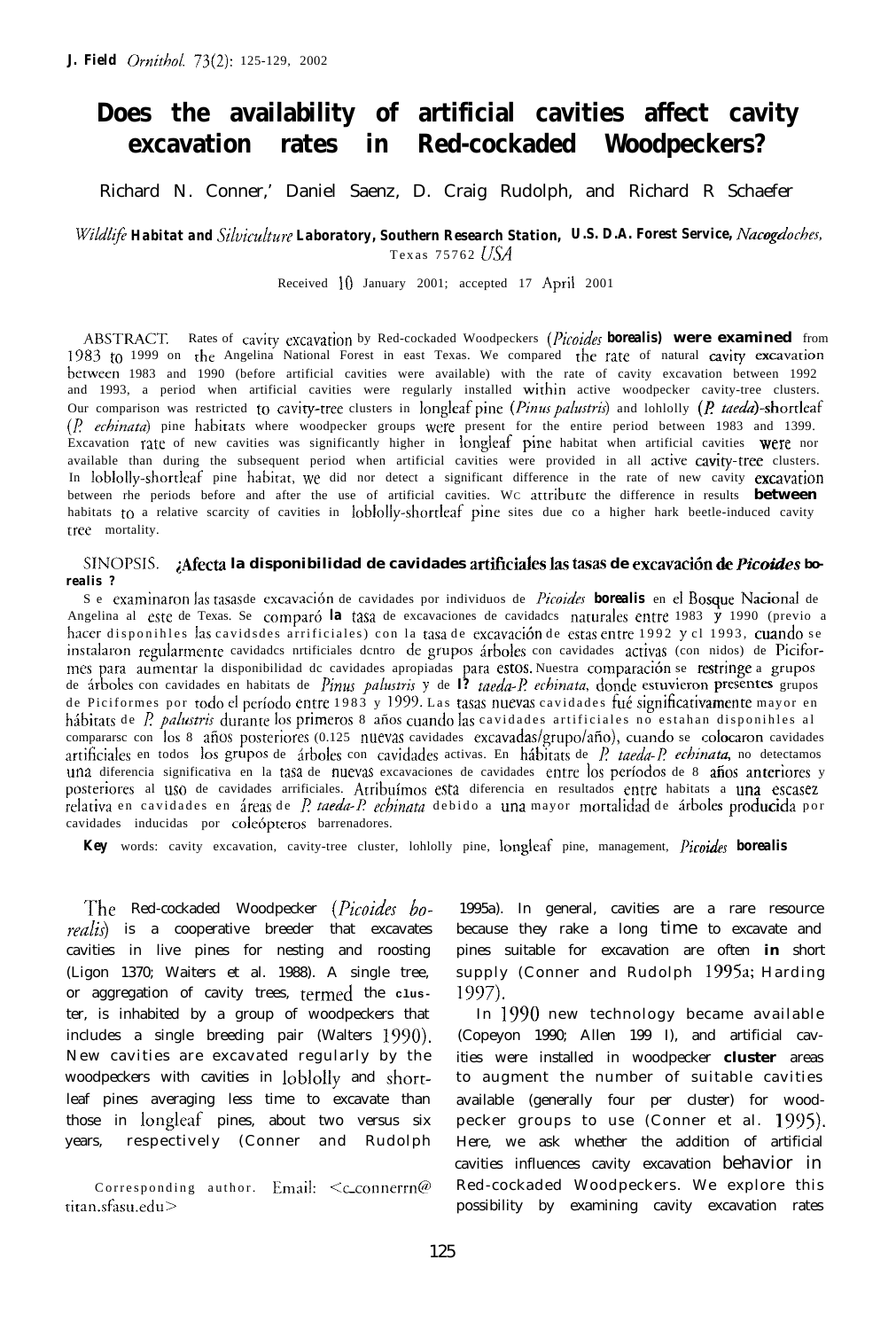on the Angelina National Forest in Texas during an eight-yr period prior to the use of artificial cavities with an eight-yr period when artificial cavities were provided in all active woodpecker clusters.

## **STUDY AREA AND METHODS**

Our study was conducted at the Angelina National Forest (31°15'N, 94°15'W) in east Texas from 1983-1999. A co-occurring mixture of loblolly (*Pinus taeda*) and shortleaf (*P*. echinata) pines dominate the northern portion of this forest, whereas longleaf pine (P *pahstris)* is dominant in the southern portion (Conner and Rudolph 1989). Longleaf pines are infrequent on the northern Angelina National Forest, and young slash pines (I? *elliottii*), an introduced species in this region, are not sufficiently old for cavity excavation where they occur near active woodpecker clusters.

We regularly visited all active and inactive Red-cockaded Woodpecker cavity-tree clusters each year from March through June, as well as occasionally at other times through the year, and examined them closely for use by woodpeckers. Existing cavity trees and other pines in the cluster areas were examined for new-cavity starts and new cavities. We noted the year in which new cavities were completed and used by Red-cockaded Woodpeckers. Although we had exact measures of group size during later years of the study, we used the number of active cavity trees within each cavity-tree cluster as an estimate of group size in order to have an equivalent estimate throughout the study. Active cavities had clear, fresh resin flowing from reddish resin wells (recently pecked), and the boles of active cavity trees were reddish because of bark scaling by Red-cockaded Woodpeckers (see Jackson 1977, 1978). During annual visits to cluster areas, we determined the number of naturally excavated cavities and cavity inserts available for woodpeckers to use and the numbers used within each cluster. See Conner and Rudolph (I 995a) for details on our methods.

Our comparisons of cavity excavation rates were restricted to cavity-tree clusters in longleaf pine ( $N = 9$ ) and loblolly-shortleaf pine ( $N =$ 5) habitats where woodpecker groups were present for the entire period from 1983-1999. We used a chi-square analysis to compare the number of new, naturally excavated cavities from

1983-I 990 (pre-artificial cavity period) with the number excavated from 1992-I 999. We excluded new naturally excavated cavities completed in 193 1 from the analysis because it was a transitional year during which cavity inserts were still being installed in some clusters. We felt that chi-square analysis did not violate the assumption of independence because, at best, cavity excavation rate was about 0.5 cavity per year, group membership was two to four birds per group, and membership changed throughout the I7-yr study as birds died or changed group membership. In view of the possibility that excavation of individual cavities was not independent across years, we also used a binomial test to compare overall excavation rates of the two time periods (before and after cavity inserts), as well as a t-test to compare cavity excavation rates per group per year during the two time periods.

In late 1990 and 1391, all active cavity-tree clusters began to receive artificial insert cavities, precluding a comparison of excavation rates of groups with and without artificial cavity inserts during the same time period. Although we were unable to have a true experimental control, we suggest that the eight-yr span for both periods of time should reduce the likelihood that annual variation biased our results. We used a  $t$ test to compare the rate of cavity insert installation between forest cover types to make sure that augmented cavity availability did not differ among habitat types. We used t-tests to compare the number of active cavity trees within cavity-tree clusters as an estimate of woodpecker group sizes to determine if group size varied between treatment periods within and among forest cover types.

#### RESULTS

Red-cockaded Woodpeckers excavated fewer cavities after the installation of cavity inserts than they did in the period before inserts were present. Twenty-two new cavities were completed between 1983 and 1990 in longleaf pines; nine were completed between 1992 and 1939. We did not detect a difference in loblolly and shortleaf pines where the sample size was only five woodpecker groups; 22 new cavities were completed prior to the use of inserts; I5 were completed when inserts were available (Table 1). Of the nine groups of woodpeckers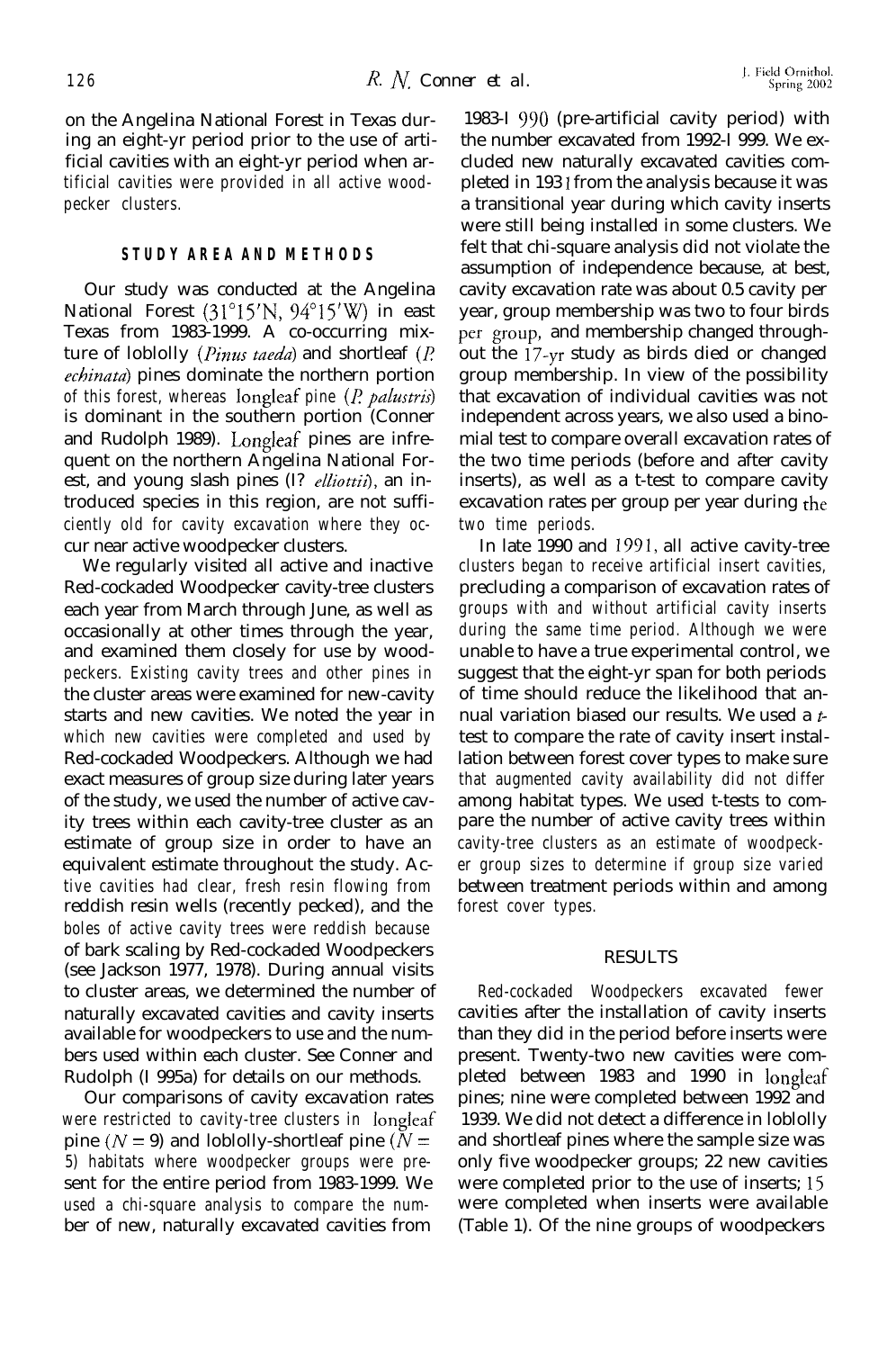|                                                                                                                                                                                   | Before inserts                                        | After inserts                                                 | <b>Tesr</b>                                                    |                                  |
|-----------------------------------------------------------------------------------------------------------------------------------------------------------------------------------|-------------------------------------------------------|---------------------------------------------------------------|----------------------------------------------------------------|----------------------------------|
| Longleaf"                                                                                                                                                                         |                                                       |                                                               |                                                                |                                  |
| No. new cavities excavated<br>No. groups excavating more cavities<br>New cavities excavated/group/yr<br>Cavities available for use/group/yr<br>Cavity inserts installed/group/yr  | 22<br>8<br>(0.21)<br>0.31<br>$8.3 \quad (0.8)$<br>0.0 | 9<br>(0.20)<br>0.12<br>$13.3 \quad (1.6)$<br>(0.54)<br>0.78   | $\chi_1^2 = 5.45$<br>Binomial test<br>$t = 2.16$<br>$t = 7.94$ | 0.02<br>0.02<br>0.04<br>< 0.0001 |
| Loblolly-shortleaf <sup>b</sup>                                                                                                                                                   |                                                       |                                                               |                                                                |                                  |
| No. new cavities excavated<br>No. groups excavating more cavities'<br>New cavities excavated/group/yr<br>Cavities available for use/group/yr<br>Cavity inserts installed/group/yr | 22<br>3<br>0.55(0.11)<br>$7.2 \quad (0.7)$<br>0.0     | 15<br>$A.28$ $(0.29)$<br>$11.1 \quad (1.1)$<br>(1.08)<br>1.05 | $y_1^2 = 1.32$<br>Binomial test<br>$t = 1.99$<br>$t = 8.71$    | 0.25<br>0.50<br>0.08<br>< 0.0001 |

Table 1. Red-cockaded Woodpecker cavity excavation rates in longleaf and loblolly-shortleaf pine habitats before (I 983-l 990) and after (1992-I 999) the use of artificial insert cavities at the Angelina National Forest in east Texas.

a Nine Red-cockaded Woodpecker groups.

b Five Red-cockaded Woodpecker groups.

 $\epsilon$  One group excavated the same number of new cavities during both time periods.

in longleaf pine habitat, eight groups excavated fewer new cavities, and one group excavated more new cavities after inserts were installed than prior to the availability of cavity inserts  $(\chi^2)$  = 5.44,  $P = 0.02$ ). Of the five woodpecker groups in loblolly and shortleaf pine habitat, three groups excavated fewer new cavities, one group excavated more new cavities, and one group excavated the same number of new cavities when inserts were available than before inserts were available  $(\chi^2) = 1.00$ ,  $P = 0.32$ . More cavities were available for use by Redcockaded Woodpeckers after the installation of cavity inserts than before inserts were present in both longleaf and loblolly and shortleaf pine habitats (Table I). When cavity inserts were available, more cavities were available in longleaf pine habitat than in loblolly and shortleaf pine habitat ( $t = 3.13$ ,  $P = 0.007$ ).

The rate that cavity inserts were installed within forest types did not differ. From 1992- 1999, an average of 1.05 inserts were installed per woodpecker group per year in loblolly and shortleaf pine habitat, whereas an average of 0.78 inserts per group per year were installed in longleaf pine habitat ( $t_{12} = 1.2$ ,  $P = 0.26$ ). An average of 4.4 active cavity trees were killed by bark beetles *(Dendroctonus frontalis* and *lps* spp.), and 1.4 died from wind damage, per group in loblolly and shortleaf pine habitat from 1992-1999, whereas only 0.4 active cavity trees were killed by bark beetles and 0.1 died

from wind damage per group in longleaf pine habitat over the same period. Previous studies suggest that active naturally excavated cavity trees and active insert cavity trees are infested and killed by bark beetles at similar rates (Conner et al. 1998b).

Comparisons of woodpecker group sizes (estimated by the number of active cavity trees within cavity-tree clusters) before and after cavity inserts became available failed to detect temporal differences in group size in either longleaf or loblolly-shortleaf pine habitats ( $t = 0.86$ , P  $= 0.42; t = 0.41, P = 0.70$ , respectively). Similarly, no group-size differences were detected between longleaf and loblolly-shortleaf pine habitat types either before or after the availability of artificial cavities ( $t = 0.17$ ,  $P = 0.87$ ;  $t = 1$  .06,  $P = 0.31$ , respectively).

During the breeding season in 1999 the proportion of woodpeckers roosting in naturally excavated cavities versus insert cavities was greater in loblolly-shortleaf pine habitat than in longleaf pine  $(\chi^2) = 4.21$ ,  $\hat{P} = 0.04$ ). During this period, Red-cockaded Woodpeckers used 12 naturally excavated cavities for roosting and six insert cavities in the loblolly-shortleaf habitat, and 18 naturally excavated cavities and 29 insert cavities in the longleaf habitat.

During 1999 in loblolly-shortleaf pine habitat, Red-cockaded Woodpeckers nested in 12 of 33 available naturally excavated cavities and 6 of 26 available insert cavities  $(\chi^2)$  = 1.21, P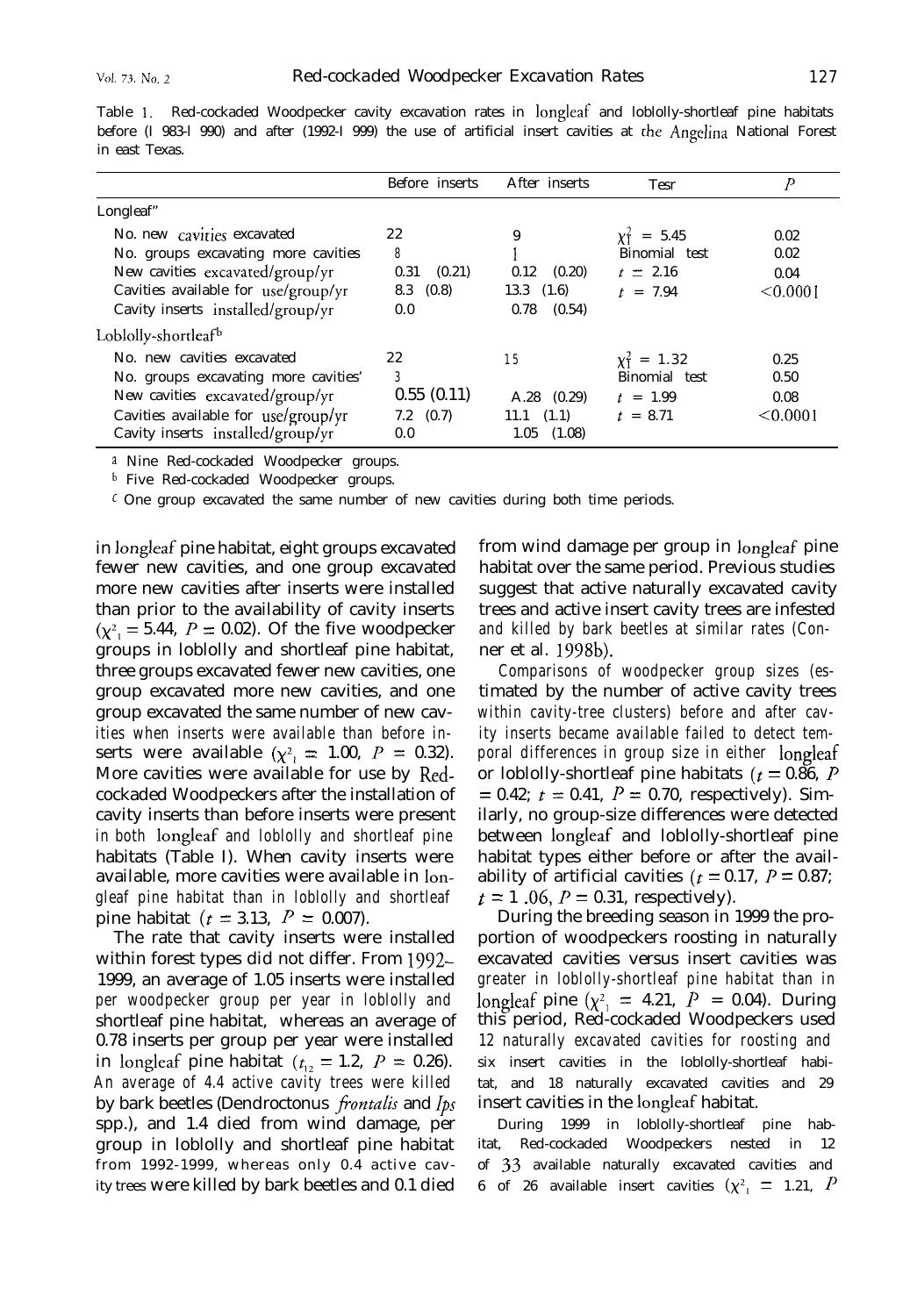= 0.27). In longleaf pine, the woodpeckers nested in 18 of 83 available naturally excavated cavities and 29 of 52 available insert cavities  $(\chi^2)$  = 16.36,  $P \le 0.0001$ , suggesting that in the latter habitat cavity inserts **were** used more often for nesting than would be expected based on their availability.

## **DISCUSSION**

The presence of a surplus of suitable cavities within cluster areas provisioned with cavity inserts may have reduced the stimulus for Redcockaded Woodpeckers to complete existing cavity starts and begin new cavity excavation. Also, when woodpeckers use new insert trees, they invest substantial work to excavate resin wells and remove loose bark from the bole of the pine, likely decreasing time available for new cavity excavation. We did not observe a significant decrease in new cavity excavation in loblolly-shortleaf pine habitat. However, the mortality rate of active cavity trees in loblollyshortleaf pine habitat was more than five times the rate in longleaf pines before inserts were available (Conner et al. 1991) and about 10 times the rate of active longleaf pine cavity **trees** during the period when artificial cavities were available. Thus, a surplus of suitable cavities in loblolly-shortleaf pine likely never occurred because many cavity-insert trees and naturally excavated cavity trees were infested and killed by southern pine beetles (Conner and Rudolph 1995b; Conner et al. 1998b).

Because of the difference in excavation **rates** we observed between longleaf and loblollyshortleaf pine habitats before and after the availability of inserts, we suggest that new cavity excavation rates may be linked to cavity availability. We were only able to measure the number of new cavities excavated over the 17 yr study period and not actual excavation effort of all woodpeckers in all groups. We assume the two are correlated. We realize that our sample sizes are small, but cavity excavation is a slow process (Conner and Rudolph 1995a; Harding 1997), and the data used in this study required 17 yr to collect. Alternatively, fewer new cavities per woodpecker group may have been excavated in longleaf pine because old-growth longleaf pines with appropriate characteristics for cavity excavation are a rare and declining resource.

Although more cavity inserts were installed per woodpecker group in loblolly-short-leaf pine habitat in 1999, woodpeckers used cavity inserts at a higher rate in longleaf pine than they did in loblolly-shortleaf pine habitats. The high cavity tree mortality and cavity excavation rates **in** loblolly-shortleaf habitat may have created a higher occurrence of new naturally excavated cavities relative to insert cavities, compared to the longleaf habitat. Breeding male Red-cockaded Woodpeckers prefer the newest natural cavities in loblolly, shortleaf, and longleaf pines (Conner et al. 1998a). Woodpeckers in the loblolly-shortleaf pine cavity trees apparently often moved from beetle-killed insert-cavity trees to newly excavated cavities, whereas in longleaf pine, insert-cavity trees were acceptable to the woodpeckers and resistant to beetles.

#### **ACKNOWLEDGMENTS**

We thank J. Doresky, R. T. Engstrom, S. R. Harding, J. A. Jackson, F. C. James, J. D. Ligon, M. S. LaBranche, B. R. Parresol, and J. R. Walters for constructive comments on an early draft of the manuscript. The U.S. Forest Service's Wildlife Habitat and Silviculture Laboratory is maintained in cooperation with the Arthur Temple College of Foresrry, Stephen F. Austin State University.

### **LITERATURE CITED**

- Ai I EN, D. H. 1931. Constructing artificial Red-cockaded Woodpecker cavities. United States Department of Agriculture, Forest Service General 'Technical Report SE-73.
- CONNER, R. N., AND D. C. RUDOLPH. 1989. Red-cockaded Woodpecker colony status and trends on the Angelina, Davy Crockett and Sabinc National Forests. United States Department of Agriculture, Forest Service Research Paper SO-250.
- $-$ , and  $-$ , 1995<sup>a</sup>. Excavation dynamics and use patterns of Red-cockaded Woodpecker cavities: relationships with coopcrativc breeding. In: Redcockaded Woodpecker: recovery, ecology and management  $(D. L.$  Kulhavy,  $R.$   $\therefore$  G. Hooper, and R. Costa, eds.), pp. 343-352. College of Forestry, Stekaded Woodpecker: recovery, ecology and man-<br>ment (D. L. Kulhavy, R . G. Hooper, a n d I<br>ta, eds.), pp. 343-352. College of Forestry, Ste-<br>n F. Austin State University, Nacogdoches, 'TX.<br>a n d —————————————————————————————
- phen F. Austin State University, Nacogdoches, 'TX.<br>
and 1995b. Losses o f Red-cockaded Woodpecker cavity trees to sourhern pine beetles. Wilson Rulletin 107: 81-92. From 1. Australian Sales of Software, 1995b. Losses of Red-cockadella Moodpecker cavity trees to southern pine beetles<br>Wilson Bulletin 107: 81–92.<br>199 1. Causes of mortality of Red-cockaded Wood
- peckcr cavity trees. Journal of Wildlife Management 55: 531-537.
- aded Woodpecker population trends and management on Texas National Forests. Journal of Field Ornithology 66: 140-151.
- -, D. SAENZ, D. C. RUDOLPH, W. G. ROSS, AND